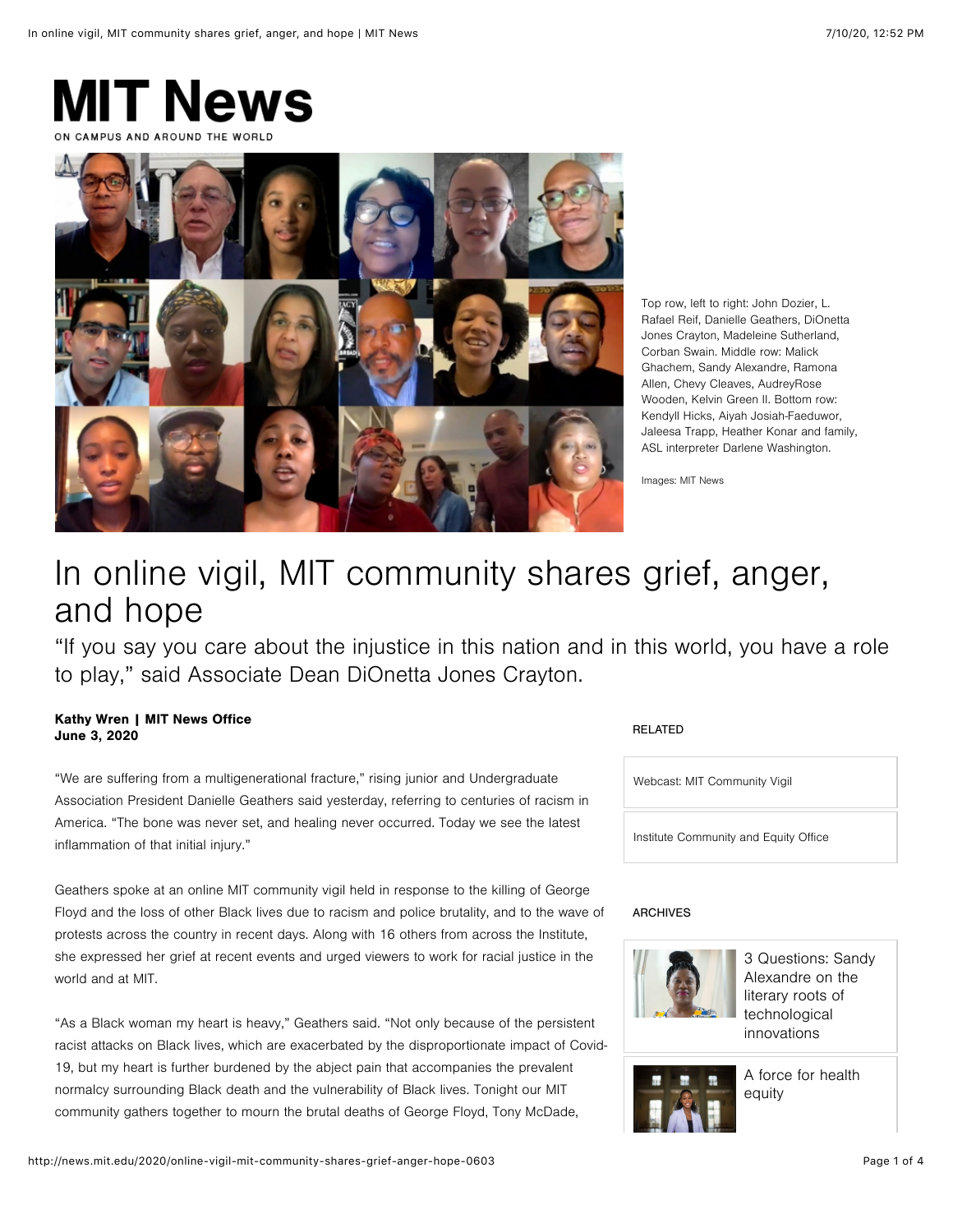Ahmaud Aubrey, and Breonna Taylor, the most recent examples of murders with which we are all too familiar."

Punctuated by poetry, literature, and song, the event featured students, faculty, staff, and MIT President L. Rafael Reif. It was hosted by the Institute Community and Equity Office.

"We come together now because we know, and we insist, that Black lives matter," Reif said. "… And of course, we come together because we know that these truths, and the basic humanity of people of color, are violated in our nation every day."

#### A heavy toll

Institute Community and Equity Officer John Dozier spoke from his home in Columbia, South Carolina, where he is working during the Covid-19 pandemic and where five generations of his family have been raised. He said growing up in this setting has given him an appreciation for the history of his home state and the southeastern U.S. He described several examples of brutal killings of Black people in the region across several decades, and contrasted them with the police's treatment of white supremacist and mass murderer Dylann Roof when he was arrested.

"What has happened is not simply the results of a few bad people doing bad things," Dozier said. "Rather it speakes to the systemic dehumanizing and undervaluing of Black lives, borne out of slavery, reinforced by Jim Crow law, and promoted even today by media stereotypes. I'm here as a Black man, son, husband, and a father, who is in deep pain from watching history repeat itself over and over again."

Sandy Alexandre, associate professor of literature, also spoke of the collective harm to Black lives caused by racial injustice and violence: "Past and present have proven time and time again that racism is not merely a thorn in a person's side, it's also a suffocating knee on a person's neck," she said.

Vice President for Human Resources Ramona Allen, who grew up in segregated Boston and rode a school bus that was the target of stones, eggs, and bullets, noted, "These are collective, deep-seated traumas that are manifesting on our streets. It's exhausting to be a person of color in this country, and quite frankly, we're tired."

However, Allen continued, "We convene today as members of a community of teaching, learning, and innovation. I draw strength from knowing that at MIT we continue to be committed to educating students in ways that will serve the nation and the world. … My expectations for this community are extremely high. We have the best and the brightest minds here, so we need to lead the country from Cambridge the way we do in every other way that makes MIT a place of excellence."

#### Calls to action

There are multiple ways to combat racism, said DiOnetta Jones Crayton, associate dean in the Office of the Vice Chancellor and director of the Office of Minority Education. As someone who has worked for change from within institutions, she recalled that she used to



MLK Luncheon speaker describes ["dealing with scars](http://news.mit.edu/2020/mlk-luncheon-richardson-0213) nobody can see"



Jaleesa Trapp shakes things up in [the classroom and in](http://news.mit.edu/2019/jaleesa-trapp-computing-1115) computing



[Exploring his depth](http://news.mit.edu/2018/student-profile-corban-swain-0222) of field



How Haiti helps us [think differently about](http://news.mit.edu/2017/faculty-profile-malick-ghachem-1205) history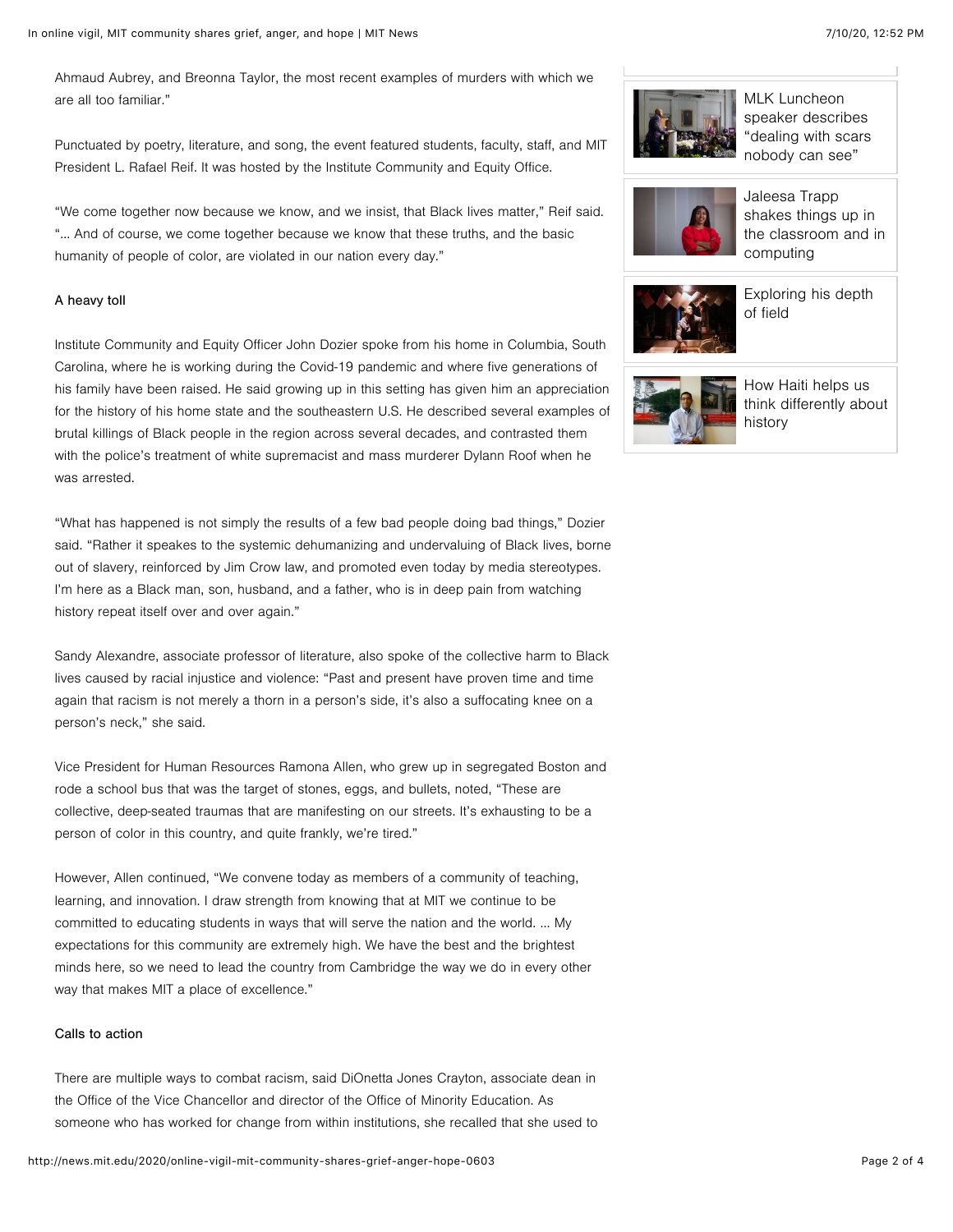feel like she was the "not the right kind of activist" compared to those who led public protests.

However with experience, she said, she has come to understand that "We can all be warriors. We can all be drum majors for justice in our own spaces, in our own spheres of influence. We need those called to serve and change systems from within, and we also need those to called to shake the walls the ceilings the very foundations of oppressive policies and systems from without."

She added: "Today we need everyone who says they care, not just to care but to do their part to fight the injustices that threaten to destroy us all, that threaten to destroy people who look like me. … If you say you care about the injustice in this nation and in this world, you have a role to play." Crayton, who is also an associate minister at a local Baptist church, concluded her remarks with a prayer and led participants in a moment of silence.

PhD student Jaleesa Trapp offered a call to action for those who do not experience anti-Black racism: "Are you actively looking for Black people to support that do this work all the time — Black educators, Black health care professionals, Black activists that are out on the street? What are you doing to educate yourself every day and not just when [a high-profile Black death] happens?"

Recent graduate Kendyll Hicks, an outgoing co-chair of the Black Students Union, urged the MIT administration to do more to protect its Black students. "To acknowledge and be informed without concrete effort is to be complicit and to support the police terror that's occurring," she said. "…We will never achieve an equitable and just community on campus if our humanity is disregarded everywhere else."

Emphasizing that for Black people, "these moments often trigger things buried levels deep below the surface" that require great emotional labor to process, graduate student Aiyah Josiah-Faeduwor described growing up in communities that were underresourced and overpoliced, and over time watching as all of the male members of his household were arrested and imprisoned. He recalled pushing himself to excel academically and intellectually in order to remain as free and safe as possible. In making individual and collective commitment to racial justice, "Are we all ready to do our individual and collective parts?" he asked. "I'm more hopeful about this than I have ever been, but I am still worried. … The decisions each of us make over the next few days may impact the fate of our world over the next generations. What will you do today?"

The program also included remarks from Madeleine Sutherland, a PhD student and president of the Graduate Student Council; Malick Ghachem, a history professor and criminal defense lawyer who works in the area of race and criminal justice; and Chevy Cleaves, the chief diversity and inclusion officer at Lincoln Laboratory.

Art and literature were also part of the program. Rising senior AudreyRose Wooden and PhD student Corban Swain read poems they had written. Rising senior Kelvin Green II read a passage from Toni Morrison's "Beloved," and Office of Graduate Education Communications Officer Heather Konar concluded the vigil with a performance of "Cry No More" by Rhiannon Giddens, which Konar sang accompanied by family members. The song ended with this